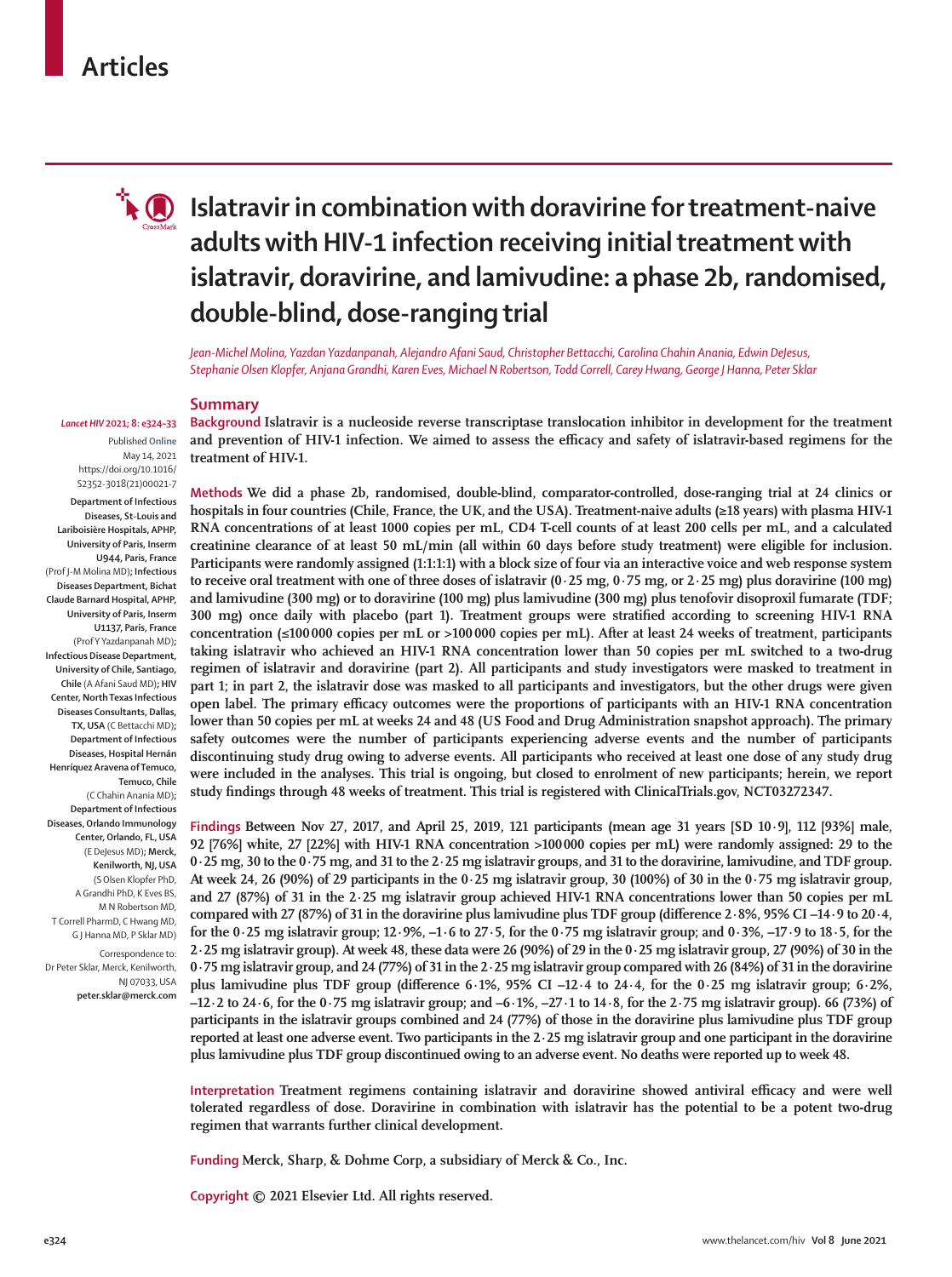# **Research in context**

## **Evidence before this study**

We searched the US National Library of Medicine PubMed database without language restrictions for research articles published between database inception and April 20, 2020, for the terms "islatravir", "MK-8591", and "EFdA". We identified studies from the reference lists of the articles returned using these search terms and our knowledge of the literature. Previous publications have focused on in-vitro and preclinical studies of islatravir and have shown that islatravir is a nucleoside reverse transcriptase translocation inhibitor with potent activity in vitro against HIV-1 replication and a high genetic barrier to the development of drug resistance. In preclinical studies, islatravir suppressed HIV-1 viraemia in mice and rhesus macaques and showed pharmacokinetics amenable to extended-duration dosing. In a phase 1b trial, islatravir had robust antiviral activity with single doses as low as 0·5 mg causing a more than 1·0 log decline in HIV-1 RNA concentrations over 7–10 days of follow-up, and islatravir was well tolerated by participants in this trial.

#### **Added value of this study**

Here, we present, to our knowledge, the first clinical data showing the efficacy and safety of antiretroviral regimens containing islatravir and doravirine in a phase 2b dose-ranging study. A high proportion of participants who initiated islatravir plus doravirine in combination with lamivudine and switched to islatravir plus doravirine had HIV-1 RNA concentrations lower than 50 copies per mL at week 48. Regimens containing islatravir and doravirine were generally well tolerated regardless of islatravir dose.

# **Implications of all the available evidence**

Collective data support the further development of islatravir as a novel antiretroviral agent for the treatment of HIV-1. The promising efficacy and safety profile of doravirine plus islatravir create the potential for an efficacious two-drug regimen that would have a high barrier to resistance and would be an important milestone in the evolving treatment options for people living with HIV.

# **Introduction**

Islatravir is the first-in-class nucleoside reverse transcriptase translocation inhibitor in development for the treatment and prevention of HIV-1 infection.<sup>1,2</sup> Islatravir inhibits reverse transcriptase through several mechanisms of action.1,3–5 Unlike currently approved nucleoside reverse transcriptase inhibitors, islatravir contains the 3ʹ-hydroxyl group found in endogenous nucleosides, which is associated with high affinity for reverse transcriptase. After intracellular phosphorylation to islatravir triphosphate, islatravir triphosphate inhibits reverse transcriptase translocation with the interaction of the 4ʹ-ethynyl group with a conserved hydrophobic pocket near the active site of HIV-1 reverse transcriptase, which results in immediate chain termination and prevention of nucleotide incorporation to the viral DNA chain.<sup>3</sup> In some instances, translocation might still occur, in which case islatravir causes delayed chain termination by preventing incorporation of further nucleotides owing to additional steric interactions of the 4ʹ-ethynyl group. Additionally, islatravir inhibits reverse transcriptase via misincorporation into viral DNA, which occurs more efficiently than with deoxyadenosine triphosphate, resulting in mismatched bp that are difficult to  $ext{end}^{1,3-5}$ 

In in-vitro studies, $2,4$  islatravir had more than ten-times greater potency than all other approved antiretroviral agents and has a high barrier to the development of resistance. Islatravir had robust antiviral activity in preclinical animal models of HIV-1 infection,<sup>6,7</sup> including HIV infection in humanised mice and simian immunodeficiency virus infection in rhesus macaques. In a phase 1b clinical trial,<sup>8</sup> islatravir showed robust antiviral activity with single doses as low as  $0.5$  mg causing a more than 1·0 log decline in HIV-1 RNA concentrations

over 7–10 days of follow-up; islatravir was well tolerated by participants, and these results supported its further clinical development.<sup>8</sup>

Doravirine is a next-generation non-nucleoside reverse transcriptase inhibitor (NNRTI) approved in more than 30 countries for the treatment of HIV-1. Doravirine is active in vitro against both wild-type HIV-1 and most common NNRTI-resistant variants (reverse transcriptase Lys103Asn, Tyr181Cys, Gly190Ala, Lys103Asn/Tyr181Cys, and Glu138Lys) at concentrations achieved with 100 mg once-daily dosing.9 The in-vitro resistance profile of doravirine is unique among NNRTIs, with lower halfmaximal inhibitory concentration values against NNRTIresistant variants compared with other NNRTIs.9,10 Additionally, doravirine has a low potential for drug–drug interactions, including with acid-reducing agents, statins, and metformin.<sup>11</sup> In phase 2 and 3 studies, $12-15$  doravirine has shown virological efficacy and a favourable safety profile. Compared with efavirenz and ritonavir-boosted darunavir, doravirine has a superior lipid profile.12,14 Doravirine also has a superior neuropsychiatric profile compared with efavirenz.<sup>14</sup> The potent antiviral activity and complimentary in-vitro resistance profile of doravirine and islatravir create the potential for an efficacious twodrug regimen that would have a high barrier to resistance and a favourable safety profile. In this study, we aimed to assess the efficacy and safety of antiretroviral regimens containing islatravir and doravirine.

# **Methods**

## **Study design and participants**

We did a randomised, double-blind, active-controlled, dose-ranging phase 2b trial at 24 clinics, research medical centres, or hospitals in four countries (Chile, France,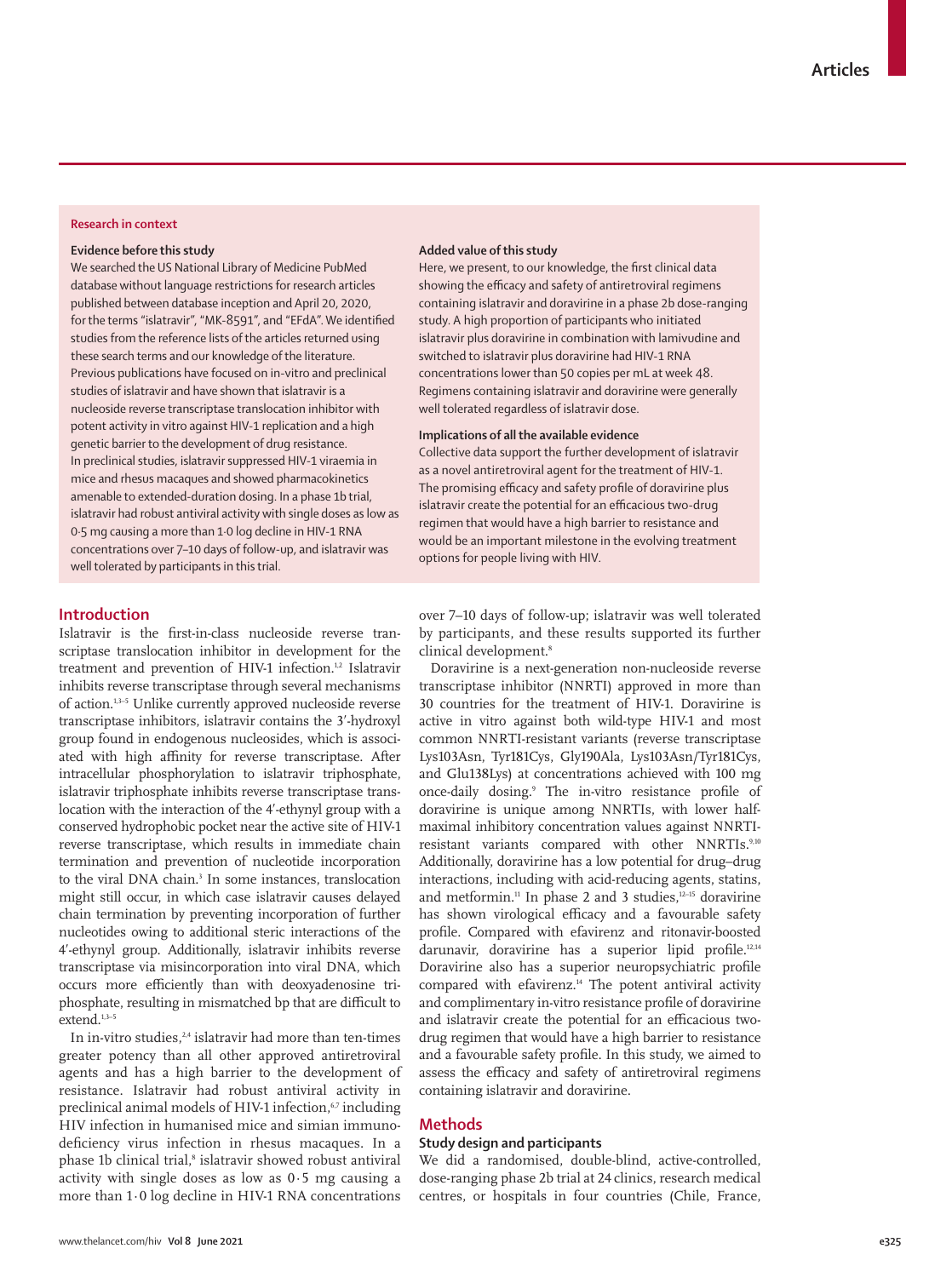the UK, and the USA) to evaluate the antiretroviral activity, tolerability, and safety of different doses of islatravir administered with doravirine compared with doravirine plus lamivudine plus tenofovir disoproxil fumarate (TDF) in antiretroviral treatment-naive adults (≥18 years) with HIV-1 infection.

Men and women with no previous antiretroviral therapy and with plasma HIV-1 RNA concentrations of at least 1000 copies per mL, CD4 T-cell counts of at least 200 cells per mL, and a calculated creatinine clearance of at least 50 mL/min (all within 60 days before study treatment) were eligible for inclusion. Participants were required to have no known or documented virological resistance to any approved HIV-1 reverse transcriptase inhibitors, protease inhibitors, integrase strand transfer inhibitors, or to any study drug. Participants were also required to be considered clinically stable by the investigator, and to have no signs or symptoms of acute infection, at the time of entry into the study (ie, clinical status and all chronic medications should be unchanged for ≥2 weeks before the start of treatment in this study). Additionally, people with current (ie, active) diagnosis of acute hepatitis of any cause were excluded, as were those with an active hepatitis C virus (HCV) co-infection (defined as detectable HCV RNA) or hepatitis B virus (HBV) co-infection (defined as HBsAg positive; completed by the central laboratory). However, participants with previous or inactive HCV infection (defined as undetectable HCV RNA) or past HBV infection or vaccination (defined as HBsAg negative and positive for antibodies against HBsAg) were eligible for inclusion. Previous vaccination for HBV was not required for inclusion (appendix pp 72–75).

See **Online** for appendix

The trial was done in accordance with the principles of Good Clinical Practice and was approved by institutional review boards at each study site and by the appropriate regulatory agencies (Merck ensured all ethics approvals were met at individual sites). All participants provided written informed consent before enrolment. This trial is ongoing, but closed to enrolment of new participants.

#### **Randomisation and masking**

The trial was done in four parts. In part 1, participants were randomly assigned (1:1:1:1) with a block size of four via an interactive voice and web response system to receive oral treatment with either islatravir  $(0.25 \text{ mg})$ ,  $0.75$  mg, or  $2.25$  mg) in combination with doravirine (100 mg) and lamivudine (300 mg) or to the fixed-dose combination of doravirine (100 mg) plus lamivudine (300 mg) plus TDF (300 mg) and matching placebo daily for at least 24 weeks (appendix p 1). The participants, investigators, and sponsor personnel or delegates who were involved in the study treatment administration or clinical evaluation of the participants were unaware of the group assignments. During the double-blind portion of the trial, all active drug treatments were packaged identically, relative to their matching placebos. Treatment groups were stratified according to screening HIV-1 RNA concentration  $(\leq 100000$  copies per mL or  $> 100000$  copies per mL). Patients who achieved virological suppression (HIV-1 RNA concentration <50 copies per mL) and who had not met the protocol-defined virological failure criteria (PDVF) between weeks 24 and 48 of treatment on the initially assigned three-drug regimen progressed to part 2. Participants who met the criteria for PDVF were discontinued from study treatment. In part 2, participants in the islatravir groups received a two-drug regimen consisting of the initially assigned dose of islatravir in combination with 100 mg of doravirine, whereas participants in the doravirine plus lamivudine plus TDF group continued with the same initial regimen (appendix p 1). The doses of islatravir remained masked to study participants and investigators, and doravirine and doravirine plus lamivudine plus TDF were provided as open-label treatments. Dose selection for islatravir was planned to occur after all participants had received 48 weeks of study drug. Once the dose of islatravir was selected, participants transitioned to an open-label maintenance phase of the trial to week 144 (part 3). At week 144, all participants will switch to the fixed-dose combination of the selected dose of islatravir and doravirine (100 mg) as open-label treatment until the end of the trial at week 192 (part 4).

#### **Procedures**

Plasma HIV-1 RNA concentrations were measured at all study visits (appendix pp 44–51) by the central laboratory (Covance Central Laboratory Services, Indianapolis, IN, USA) using the Abbott RealTime PCR assay (Abbott Park, IL, USA) with a lower limit of detection of 40 copies per mL. CD4 T-cell counts (absolute and percentage) were measured by the central laboratory every 4 weeks during part 1 of the trial and every 12 weeks during part 2 of the trial. PDVF was defined as viral rebound if an HIV-1 RNA concentration of at least 50 copies per mL was confirmed (two consecutive measures ≥1 week apart) after an initial response with an HIV-1 RNA concentration lower than 50 copies per mL at any time during the study, or if confirmed (two consecutive measures ≥1 week apart) HIV-1 RNA concentration greater than 1 log increase from the HIV-1 RNA nadir after a greater than 1 log decrease in HIV-1 RNA concentration from baseline occurred at any time during the study. PDVF non-response was defined as a confirmed (two consecutive measures ≥1 week apart) HIV-1 RNA concentration of at least 200 copies per mL at any time from week 24 until week 48 or a confirmed (two consecutive measures ≥1 week apart) HIV-1 RNA concentration of at least 50 copies per mL at week 48. Initial viraemia measurement for PDVF required an additional confirmatory measurement of HIV-1 RNA taken at least 7–14 days after initial measurement. Viral resistance testing was done for participants who discontinued owing to PDVF or discontinued for any other reason and had HIV-1 RNA concentrations of more than 400 copies per mL.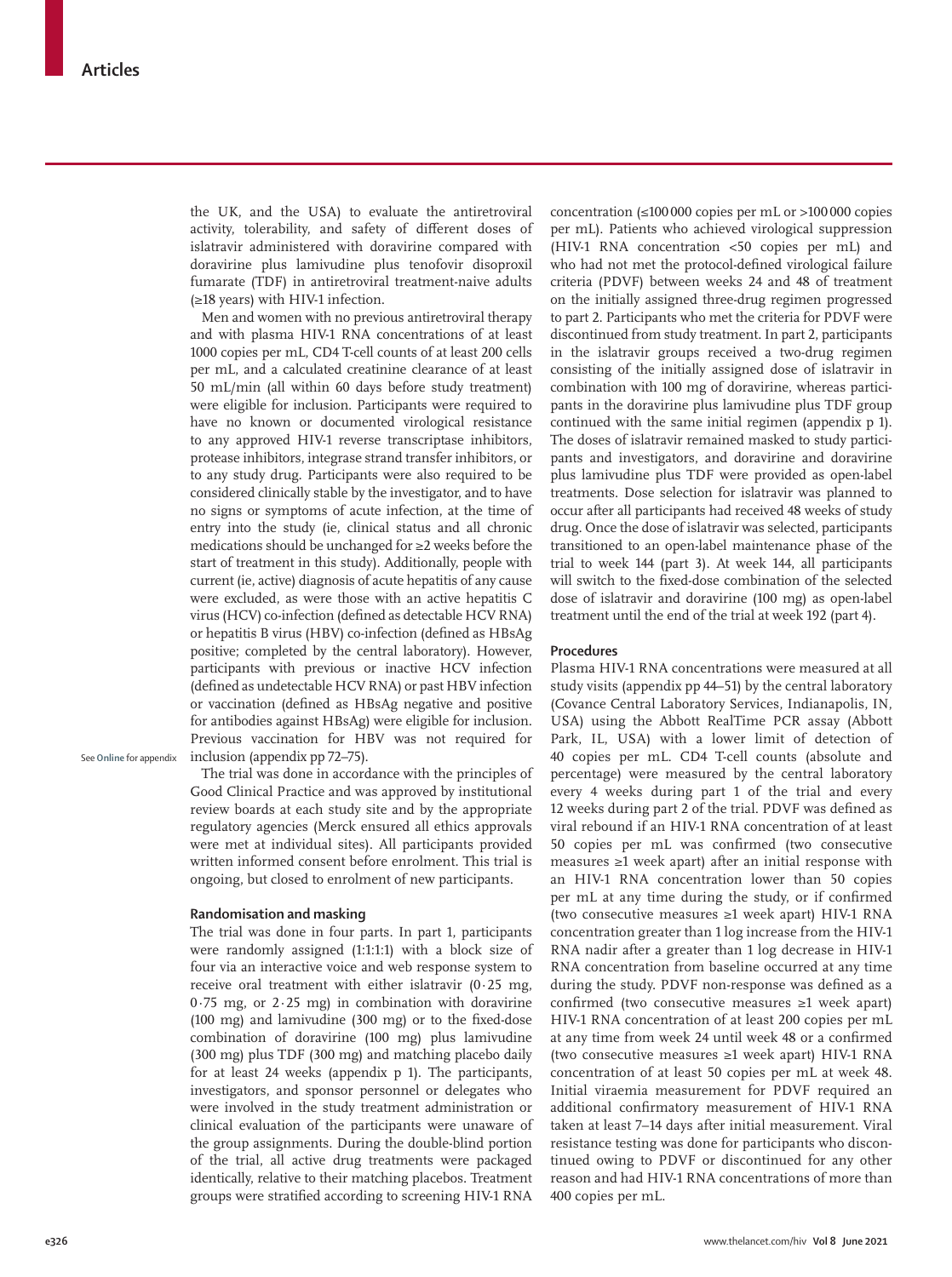Safety was monitored by adverse event reporting, treatment in emergent laboratory abnormalities, and physical examinations (weeks 4, 12, 24, and 48 as well as the early discontinuation visit and at the end of the follow-up period). Adverse events were assessed by the investigator for intensity (mild, moderate, or severe) and relationship to study treatment. Laboratory values were graded in severity based on Division of Acquired Immunodeficiency Syndrome (DAIDS) criteria.<sup>16</sup>

#### **Outcomes**

The primary efficacy endpoints for this trial were the proportions of participants achieving HIV-1 RNA concentrations lower than 50 copies per mL at week 24 and at week 48 (using the US Food and Drug Administration [FDA] snapshot approach). Secondary efficacy endpoints were the proportion of participants achieving HIV-1 RNA concentrations lower than 50 copies per mL 24 weeks after switching to the two-drug regimen (US FDA snapshot approach), the immunological response (change from baseline in CD4 T-cell counts), and virological response by prespecified subgroups (age, sex assigned at birth, race, region, baseline HIV-1 RNA concentration, and baseline CD4 T-cell count). The primary safety endpoints were the number of participants experiencing adverse events and the number of participants discontinuing owing to adverse events. Additional prespecified safety endpoints were the number of participants with drug-related or serious adverse events, and the number of treatment-emergent laboratory abnormalities.

#### **Statistical analysis**

We aimed to enrol a total of approximately 120 participants (30 per treatment group). All randomly assigned participants who received at least one dose of any study drug were included in the efficacy and safety analyses. With the selected sample size, the maximum observed difference in the primary endpoint that can be ruled out between any islatravir treatment group and the doravirine plus lamivudine plus TDF group with 95% confidence and 80% power is 33·0%. The threshold for significance was 5%.

The US FDA snapshot approach, which applies a virology first approach and only classifies people with observed HIV-1 RNA concentrations lower than 50 copies per mL within the specified analysis window for the timepoint as a treatment success, was used for the analysis of suppression of HIV-1. $\text{F}$  For the primary endpoints,



#### *Figure 1:* **Trial profile**

TDF=tenofovir disoproxil fumarate.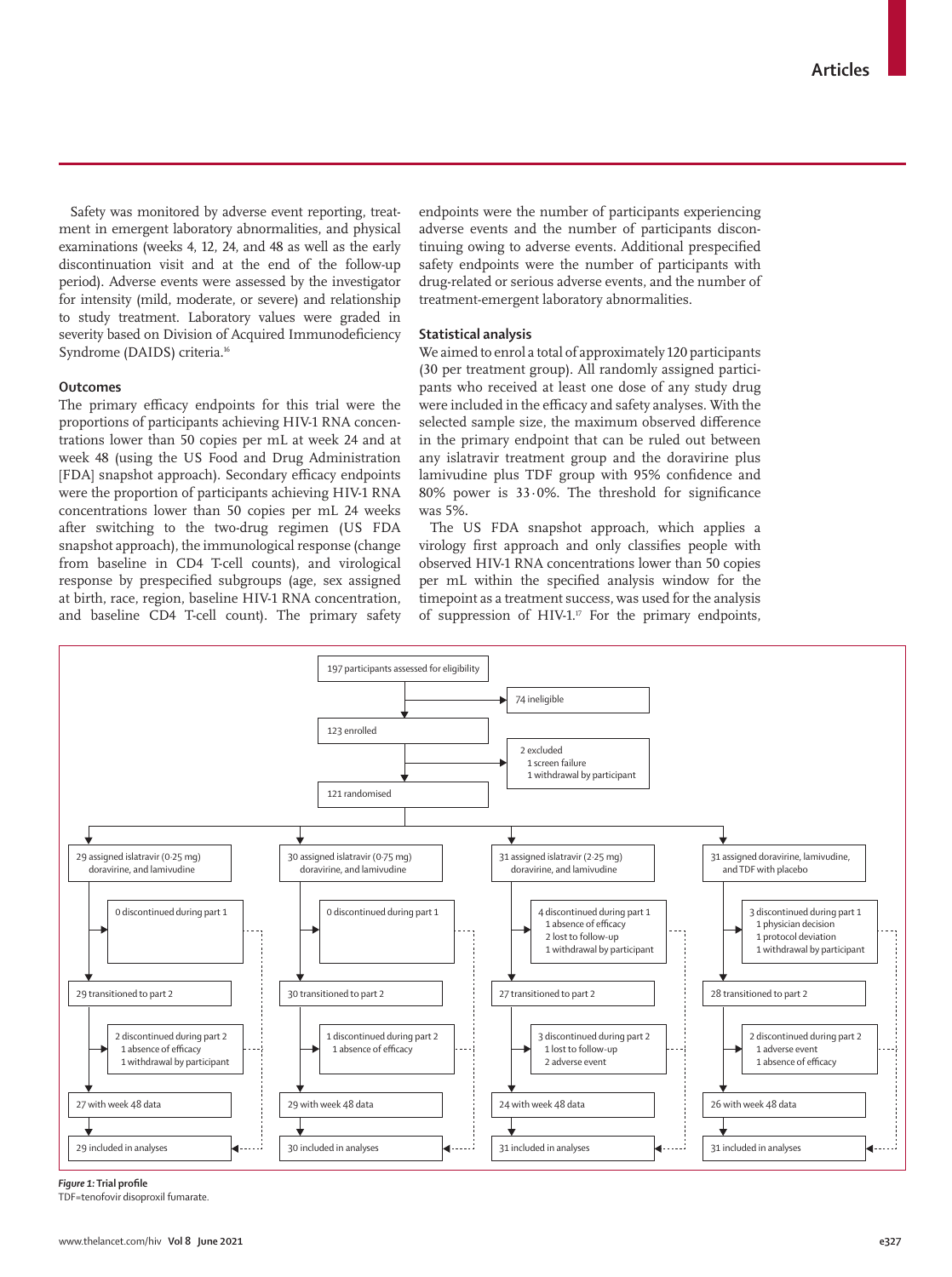|                                                                  | Islatravir<br>$0.25$ mg<br>qroup<br>$(n=29)$ | <b>Islatravir</b><br>$0.75$ mg<br>qroup<br>$(n=30)$ | Islatravir<br>$2.25$ mg<br>qroup<br>$(n=31)$ | <b>Islatravir</b><br>qroups<br>combined<br>$(n=90)$ | <b>Doravirine</b><br>plus<br>lamivudine<br>plus TDF<br>group<br>$(n=31)$ |
|------------------------------------------------------------------|----------------------------------------------|-----------------------------------------------------|----------------------------------------------|-----------------------------------------------------|--------------------------------------------------------------------------|
| Sex                                                              |                                              |                                                     |                                              |                                                     |                                                                          |
| Male                                                             | 29 (100%)                                    | 27 (90%)                                            | 28 (90%)                                     | 84 (93%)                                            | 28 (90%)                                                                 |
| Female                                                           | $\overline{0}$                               | 3(10%)                                              | 3(10%)                                       | 6(7%)                                               | 3(10%)                                                                   |
| Age, years                                                       | 27.0<br>$(25-34)$                            | 28.0<br>$(23 - 36)$                                 | 29.0<br>$(25-37)$                            | 28.5<br>$(25-36)$                                   | 27.0<br>$(23-33)$                                                        |
| Race                                                             |                                              |                                                     |                                              |                                                     |                                                                          |
| <b>Black or African American</b>                                 | 5(17%)                                       | 6(20%)                                              | 8(26%)                                       | 19 (21%)                                            | 5(16%)                                                                   |
| White                                                            | 23 (79%)                                     | 24 (80%)                                            | 21 (68%)                                     | 68 (76%)                                            | 24 (77%)                                                                 |
| Other*                                                           | 1(3%)                                        | $\mathbf 0$                                         | 2(6%)                                        | 3(3%)                                               | 2(6%)                                                                    |
| Region                                                           |                                              |                                                     |                                              |                                                     |                                                                          |
| France or UK                                                     | 6(21%)                                       | 6(20%)                                              | 9(29%)                                       | 21 (23%)                                            | 9(29%)                                                                   |
| Chile                                                            | 10 (34%)                                     | 11 (37%)                                            | 8(26%)                                       | 29 (32%)                                            | 11 (35%)                                                                 |
| <b>USA</b>                                                       | 13 (45%)                                     | 13 (43%)                                            | 14 (45%)                                     | 40 (44%)                                            | 11 (35%)                                                                 |
| Baseline CD4 T-cell count (cells<br>$per \mu L$ )                | 415<br>$(331 - 546)$                         | 536<br>$(416 - 647)$                                | 416<br>$(343 - 543)$                         | 446<br>$(353 - 605)$                                | 473<br>$(392 - 616)$                                                     |
| < 350                                                            | 10 (34%)                                     | 4(13%)                                              | 8(26%)                                       | 22(24%)                                             | 5(16%)                                                                   |
| $\geq$ 350                                                       | 19 (66%)                                     | 26 (87%)                                            | 23 (74%)                                     | 68 (76%)                                            | 26 (84%)                                                                 |
| Baseline plasma HIV-1 RNA<br>concentration (log., copies per mL) | 4.6<br>$(4.1 - 4.9)$                         | 4.5<br>$(4.1 - 4.9)$                                | $4-7$<br>$(4.3 - 5.1)$                       | 4.6<br>$(4.1 - 5.0)$                                | $4-2$<br>$(3.9 - 4.9)$                                                   |
| ≤100000                                                          | 22 (76%)                                     | 24 (80%)                                            | 22 (71%)                                     | 68 (76%)                                            | 26 (84%)                                                                 |
| >100000                                                          | 7(24%)                                       | 6(20%)                                              | 9(29%)                                       | 22 (24%)                                            | 5(16%)                                                                   |

Data are number (%) or median (IQR). Some percentages do not sum to 100 because of rounding. TDF=tenofovir disoproxil fumarate. \*Asian, multiple, or unknown race.

*Table 1:* **Demographics and baseline characteristics** 

we used the stratum-adjusted Mantel-Haenszel method to calculate the treatment difference and associated 95% CIs, with the differences weighted by the harmonic mean of the sample size per treatment for each stratum.<sup>18</sup> For analysis of the primary efficacy endpoint and for the change from baseline in CD4 T-cell count and subgroup efficacy analyses, we used the observed failure (OF) approach, which excludes participants with any reasons other than absence of efficacy (assumed as treatment failures) for missing data. For these endpoints, we calculated Wald-type 95% CIs using the stratum-adjusted Mantel-Haenszel method. No multiplicity adjustment was used. We also did a post-hoc analysis of pooled islatravir groups for both efficacy and safety endpoints.

Analyses were done in SAS (version 9.4). This trial is registered with ClinicalTrials.gov, NCT03272347.

## **Role of the funding source**

The funder of the study was involved in study design, data collection, data analysis, data interpretation, and writing of the report.

## **Results**

Participant screening began on Nov 27, 2017 (initiation date), and the last participant was screened and enrolled on April 20, 2018. The last participant's last study visit for this database lock occurred on April 25, 2019. 121 participants were randomly assigned, received study drug, and were included in analyses (figure 1). Key demographic and baseline clinical characteristics were well balanced between all treatment groups (table 1). Mean age was 31 years (SD 10·9), 112 (93%) were male, and 92 (76%) were white. Median baseline HIV-1 RNA concentration was 39808 copies per mL (IQR 12949–95876), 27 participants (22%) had a baseline HIV-1 RNA concentration of more than 100000 copies per mL, and seven (6%) had a baseline HIV-1 RNA concentration greater than 500000 copies per mL. Median baseline HIV-1 RNA concentration was numerically higher in the islatravir groups than in the doravirine plus lamivudine plus TDF group (table 1). Median CD4 T-cell count was 456 cells per µL (IQR 369–605). In part 1 of the trial, four (13%) of 31 participants in the  $2.25$  mg islatravir group and three (10%) of 31 in the doravirine plus lamivudine plus TDF group discontinued (figure 1). All participants in the islatravir 0·25 mg and 0·75 mg groups and 27 of 31 in the 2·25 mg group achieved HIV-1 RNA concentrations lower than 50 copies per mL and stopped taking lamivudine and transitioned to part 2 of the trial from week 24 (appendix p 2). During part 2 of the trial, two (7%) of 29 participants in the  $0.25$  mg islatravir group, one  $(3%)$  of 30 in the  $0.75$  mg group, three (10%) of 31 in the  $2.25$  mg group, and two (6%) of 31 in the doravirine plus lamivudine plus TDF group discontinued (figure 1). For the cumulative 48-week period, two (7%) of 29 participants in the 0·25 mg islatravir group, one (3%) of 30 in the 0·75 mg group, seven  $(23%)$  of 31 in the 2 $\cdot$  25 mg group, and five  $(16%)$ of 31 in the doravirine plus lamivudine plus TDF group discontinued (figure 1). By week 48, the most common reasons for discontinuation were absence of efficacy (one participant in each treatment group), discontinuation owing to adverse events (two participants in the islatravir 2·25 mg group and one in the doravirine plus lamivudine plus TDF group), lost to follow-up (three participants in the islatravir 2·25 mg group), and patient withdrawals (one participant in the islatravir 0·25 mg group, one participant in the islatravir  $2.25$  mg group, and one participant in the doravirine plus lamivudine plus TDF group). More participants in the  $2.25$  mg islatravir group were lost to follow-up or withdrew than in the other groups (figure 1).

At week 24, 26 (90%) of 29 participants in the  $0.25$  mg islatravir group, 30 (100%) of 30 in the  $0.75$  mg islatravir group, and 27 (87%) of 31 in the  $2.25$  mg islatravir group achieved HIV-1 RNA concentrations lower than 50 copies per mL compared with 27 (87%) of 31 in the doravirine plus lamivudine plus TDF group (difference 2·8%, 95% CI –14 $\cdot$ 9 to 20 $\cdot$ 4, for the 0 $\cdot$ 25 mg islatravir group; 12 $\cdot$ 9%,  $-1\cdot$ 6 to 27 $\cdot$ 5, for the 0 $\cdot$ 75 mg islatravir group; and  $0.3\%$ ,  $-17.9$  to  $18.5$ , for the  $2.25$  mg islatravir group; figure 2A). At week 48, these data were 26 (90%) of 29 in the  $0.25$  mg islatravir group, 27 (90%) of 30 in the 0·75 mg islatravir group, and 24 (77%) of 31 in the 2·25 mg islatravir group compared with 26 (84%)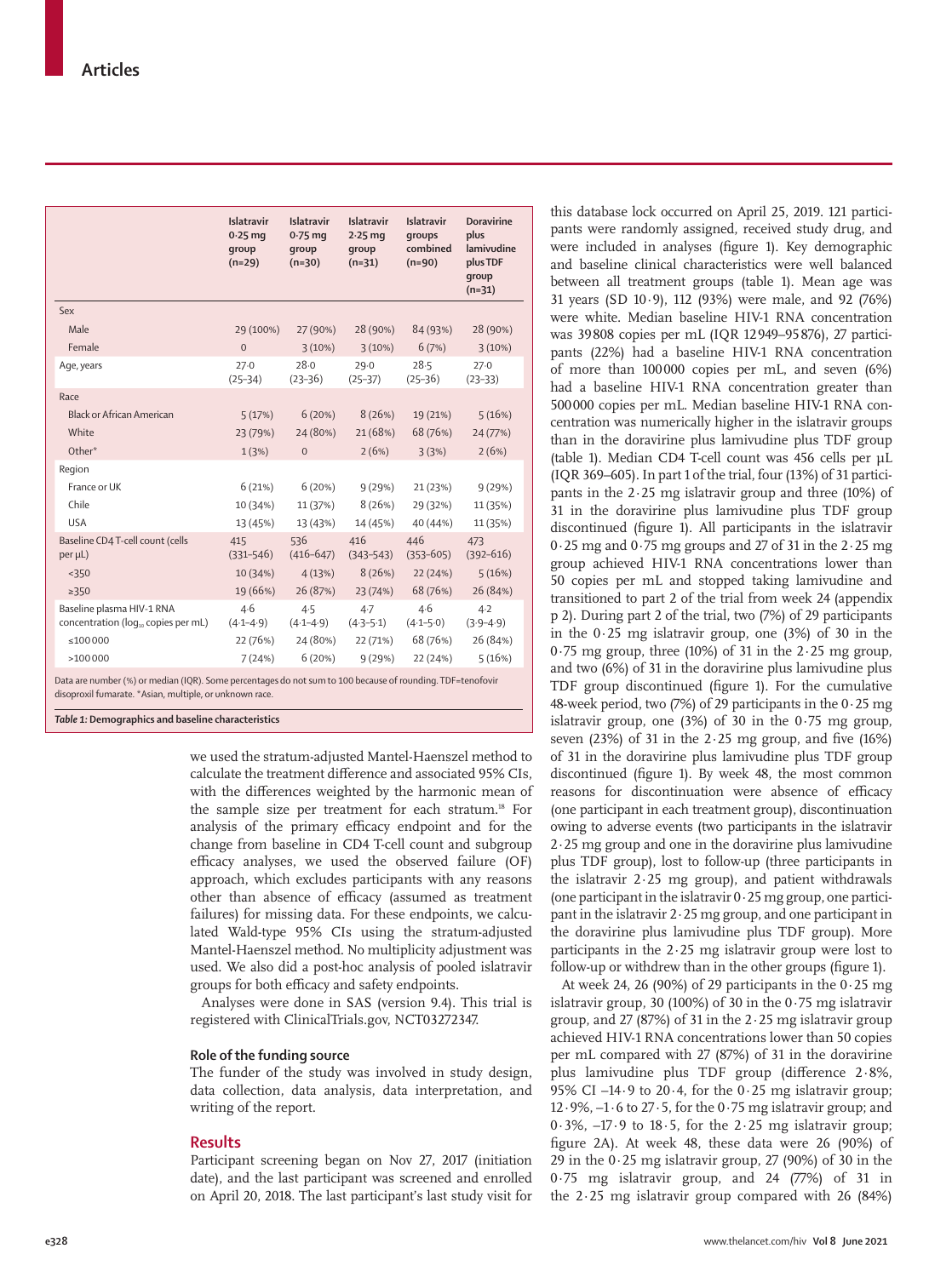of 31 in the doravirine plus lamivudine plus TDF group (difference 6·1%, 95% CI –12·4 to 24·4, for the 0·25 mg islatravir group;  $6.2\%$ ,  $-12.2$  to  $24.6$ , for the  $0.75$  mg islatravir group; and –6·1%, –27·1 to 14·8, for the 2·75 mg islatravir group; figure 2B; table 2). 25 (89%) of 28 participants in the 0·25 mg, 27 (90%) of 30 in the 0·75 mg, and 24 (89%) of 27 in the 2·25 mg islatravir dose groups were on the two-drug regimen 24 weeks after entering part 2 of the trial and maintained HIV-1 RNA concentrations lower than 50 copies per mL; these data were similar to that for the doravirine plus lamivudine plus TDF group (27 [96%] of 28; figure 2C). At week 48, virological response rates were similar between treatment groups across the prespecified subgroups (age, sex assigned at birth, race, region, baseline HIV-1 RNA concentration, and baseline CD4 T-cell count; OF approach; appendix pp 3, 4). At week 48, four (100%) of four participants in the  $0.25$  mg, zero of one in the 0·75 mg, and one (100%) of one in the 2·25 mg islatravir dose groups (five [83%] of six for the islatravir groups combined) and one (100%) of one participant in the doravirine plus lamivudine plus TDF group had HIV-1 RNA concentrations lower than 50 copies per mL with baseline HIV-1 RNA concentrations greater than 500 000 copies per mL. The immunological response as measured by mean change in CD4 T-cell count from baseline to week 48 was similar for all groups (appendix p 5). Up to week 24, no participants met the criteria for PDVF. At week 48, the proportions of participants who met the criteria for PDVF were low and similar between groups (table 3). Six participants discontinued owing to PDVF up to week 48: two rebounders in the  $0.25$  mg islatravir group, two rebounders in the 0·75 mg islatravir group, one non-responder in the 2·25 mg islatravir group, and one rebounder in the doravirine plus lamivudine plus TDF group (table 3). All HIV-1 RNA concentrations at the confirmatory visit were lower than 80 copies per mL (appendix p 6). Four of the six participants with PDVF had a baseline HIV-1 RNA concentration of more than 100000 copies per mL. Four of the six participants with PDVF had an additional HIV-1 RNA concentration of less than 50 copies per mL before switching to a new regimen in the follow-up period. During the follow-up period, three of six participants achieved HIV-1 RNA concentrations of less than 50 copies per mL on the new regimen (appendix p 6). None of the participants who discontinued with PDVF met the threshold for resistance testing (HIV-1 RNA concentrations of 400 copies per mL or higher). Four participants who did not meet the criteria for PDVF (three in the  $2.25$  mg islatravir group and one in the doravirine plus lamivudine plus TDF group) had HIV-1 RNA concentrations of at least 50 copies per mL under the US FDA snapshot approach owing to early discontinuation.

No deaths were reported in the study up to week 48. Overall rates of drug-related adverse events, and dis-



*Figure 2:* **Virological outcomes**

continuations owing to adverse events up to week 48 were low (table 4). No serious drug-related adverse events were reported by islatravir participants. A higher proportion of participants in the doravirine plus lamivudine plus TDF group reported drug-related adverse events (six [19%] of 31) compared with any of the islatravir groups (seven [8%] of 90 overall; table 4). We report the adverse events with incidences greater than

Virological outcomes at week 24 (A), at week 48 (B), and 24 weeks after entering part 2 (C). All outcomes are as per the US Food and Drug Administration snapshot approach. TDF=tenofovir disoproxil fumarate.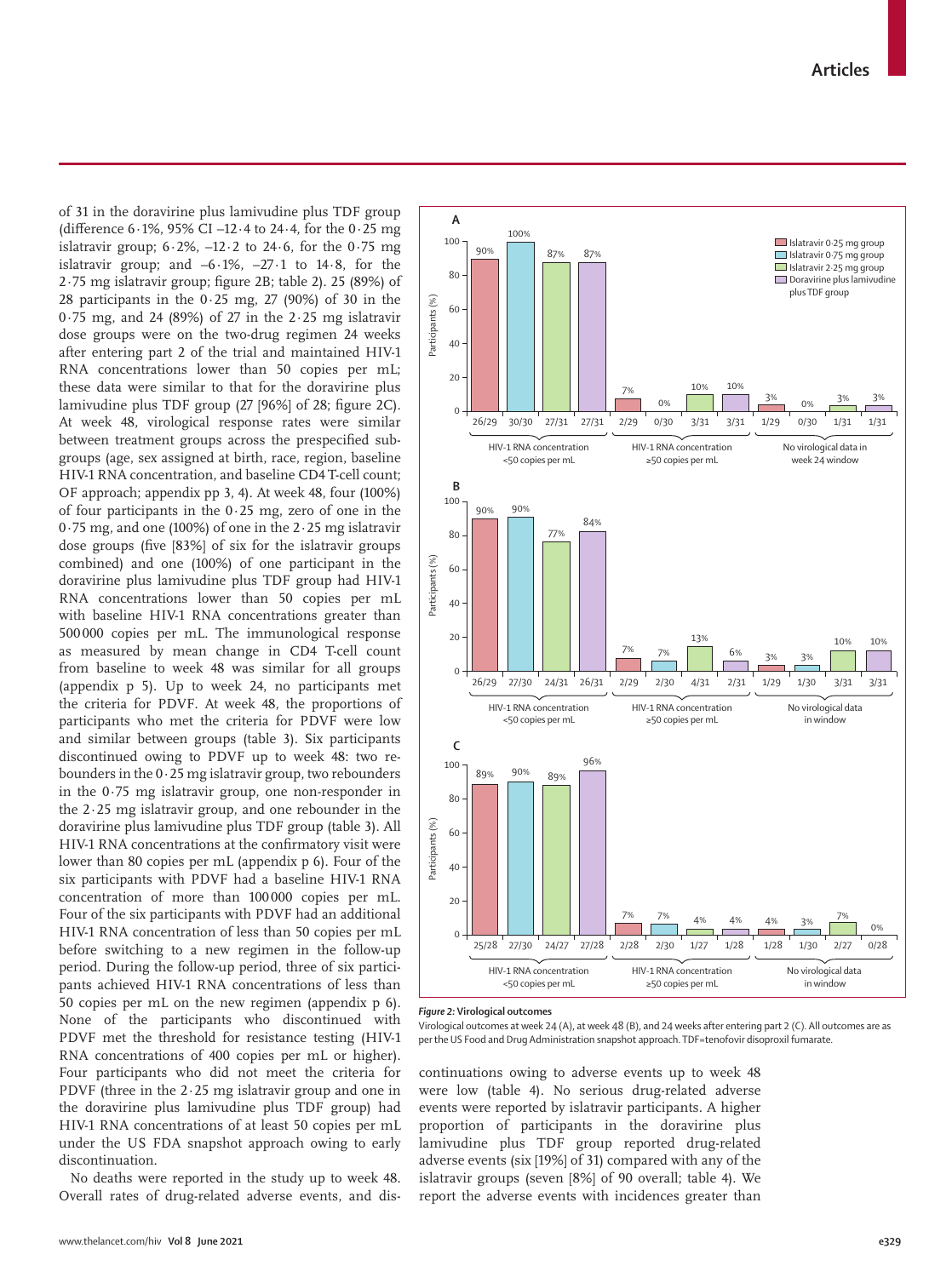|                                                                                                                 | Islatravir<br>$0.25$ mq<br>qroup<br>$(n=29)$ | Islatravir<br>$0.75$ mg<br>qroup<br>$(n=30)$ | Islatravir<br>$2.25$ mg<br>qroup<br>$(n=31)$ | Islatravir<br>groups<br>combined<br>$(n=90)$ | <b>Doravirine</b><br>plus<br>lamivudine<br>plus TDF<br>qroup<br>$(n=31)$ |
|-----------------------------------------------------------------------------------------------------------------|----------------------------------------------|----------------------------------------------|----------------------------------------------|----------------------------------------------|--------------------------------------------------------------------------|
| Outcome (US FDA snapshot approach)                                                                              |                                              |                                              |                                              |                                              |                                                                          |
| HIV-1 RNA concentration<br><50 copies per mL                                                                    | 26 (90%)                                     | 27 (90%)                                     | 24 (77%)                                     | 77 (86%)                                     | 26 (84%)                                                                 |
| HIV-1 RNA concentration<br>≥50 copies per mL                                                                    | 2(7%)                                        | 2(7%)                                        | 4(13%)                                       | 8(9%)                                        | 2(6%)                                                                    |
| No virological data at week 48                                                                                  | 1(3%)                                        | 1(3%)                                        | 3(10%)                                       | 5(6%)                                        | 3(10%)                                                                   |
| Response (HIV-1 RNA concentration <50 copies per mL) by baseline HIV-1 RNA concentration (copies<br>per mL)     |                                              |                                              |                                              |                                              |                                                                          |
| < 100000                                                                                                        | 20/22 (91%)                                  | 22/24 (92%)                                  | 18/22 (82%)                                  | 60/68 (88%)                                  | 23/26 (88%)                                                              |
| >100000                                                                                                         | 6/7(86%)                                     | 5/6(83%)                                     | 6/9(67%)                                     | 17/22 (77%)                                  | 3/5(60%)                                                                 |
| Reasons for no virological data                                                                                 |                                              |                                              |                                              |                                              |                                                                          |
| Discontinued owing to death<br>or adverse event*                                                                | $0(0\%)$                                     | $0(0\%)$                                     | 2(6%)                                        | 2(2%)                                        | $0(0\%)$                                                                 |
| Discontinued for other<br>reasons <sup>+</sup>                                                                  | 1(3%)                                        | $0(0\%)$                                     | 1(3%)                                        | 2(2%)                                        | 2(6%)                                                                    |
| On treatment, but missing<br>data                                                                               | $0(0\%)$                                     | 1(3%)                                        | $0(0\%)$                                     | 1(1%)                                        | 1(3%)                                                                    |
| Outcome (observed failure approach)‡                                                                            |                                              |                                              |                                              |                                              |                                                                          |
| HIV-1 RNA concentration<br><50 copies per mL                                                                    | 26/28 (93%)                                  | 27/29 (93%)                                  | 24/28 (86%)                                  | 77/85 (91%)                                  | 26/28 (93%)                                                              |
| Data are number (%) or n/N (%). The treatment groups are the original group designations given at randomisation |                                              |                                              |                                              |                                              |                                                                          |

Data are number (%) or n/N (%). The treatment groups are the original group designations given at randomisation. Some percentages do not sum to 100 because of rounding. FDA=Food and Drug Administration. TDF=tenofovir disoproxil fumarate. \*At any timepoint from day 1 to week 48 if this resulted in no virological data on treatment during that time. †Lost to follow-up, physician decision, protocol deviation, or withdrawal by participant. ‡Missing data were dropped from the analysis if the last on-treatment result was a success.

*Table 2:* **Virological outcomes at week 48**

|                                                              | Islatravir<br>$0.25$ mg<br>qroup<br>$(n=29)^*$ | <b>Islatravir</b><br>$0.75$ mg<br>group<br>$(n=30)^*$ | Islatravir<br>$2.25$ mg<br>qroup<br>$(n=31)^*$ | <b>Islatravir</b><br>groups<br>combined<br>$(n=90)^*$ | <b>Doravirine</b><br>plus<br>lamivudine<br>plus TDF<br>qroup<br>$(n=31)$ |
|--------------------------------------------------------------|------------------------------------------------|-------------------------------------------------------|------------------------------------------------|-------------------------------------------------------|--------------------------------------------------------------------------|
| Non-responder                                                | $\mathbf{0}$                                   | $\mathbf{0}$                                          | 1(3%)                                          | 1(1%)                                                 | $0(0\%)$                                                                 |
| Rebounder with HIV-1 RNA concentration<br>>50 copies per mL  | 2(7%)                                          | 2(7%)                                                 | $\mathbf{0}$                                   | 4(4%)                                                 | 1(3%)                                                                    |
| Rebounder with HIV-1 RNA concentration<br>>200 copies per mL | $\Omega$                                       | $\Omega$                                              | $\mathbf{0}$                                   | $\Omega$                                              | $\overline{0}$                                                           |

Data are number (%). TDF=tenofovir disoproxil fumarate. \*Participants initially received islatravir plus doravirine plus lamivudine and switched to islatravir plus doravirine during weeks 24–48.

*Table 3:* **Protocol-defined virological failure at week 48**

10% in one or more treatment groups in table 5 and all adverse events in the appendix (pp 8–16). Of the most frequently reported adverse events, diarrhoea was more frequently reported in the doravirine plus lamivudine plus TDF group than in the combined islatravir group, whereas headache was more common in the combined islatravir group compared with the doravirine plus lamivudine plus TDF group (table 5). The frequency of DAIDS grade 3 or 4 laboratory abnormalities was low and similar between treatment groups (appendix p 7). No islatravir dose-dependent difference was observed in

reported adverse events or grade 3 or 4 laboratory abnormalities.

Three (2%) of 121 participants discontinued from the trial owing to an adverse event. Two participants in the  $2.25$  mg group discontinued owing to an adverse event. The first participant reported an adverse event that was listed as diarrhoea, nausea, or vomiting, which was classified as of moderate severity, with onset at day 200 and lasting for approximately 2 weeks. The second participant discontinued owing to HBV reactivation with onset at day 201. This participant was previously vaccinated against HBV. At screening, the central laboratory reported that this participant had a qualitative positive result for antihepatitis B antibody and a negative result for HBsAg. Local laboratory testing showed that this participant was positive for anti-hepatitis B antibody during the time period the participant was monitored for safety. After the participant discontinued taking lamivudine upon entry to part 2 of the trial, the central laboratory reported a positive HBsAg result in the absence of elevations in aminotransferases. This participant was retested for HBsAg and qualitative anti-HBsAg via the central laboratory and was confirmed to be positive for both. Previous HBsAg results were negative. HBV DNA was 3·43 log IU/mL as assessed by the local laboratory. This participant was listed as having an adverse event of HBV reactivation and discontinued the trial. One participant in the doravirine plus lamivudine plus TDF group discontinued owing to a serious drugrelated adverse event of worsening of congenital long QT syndrome. This participant was diagnosed with congenital long QT syndrome more than 32 years before entering this study. On day 335, this participant experienced an asymptomatic worsening of congenital long QT (classified as severe) with a reported QTc elongation of 534 ms. The participant stopped taking study medication on day 335 and did not receive additional treatment for this adverse event. On day 342, the participant recovered from the adverse event and QTc returned to baseline.

Weight gain was similar between treatment groups and occurred primarily during the first 24 weeks. At week 24, a greater than 5% increase in weight occurred in 11 (38%) of 29 participants in the islatravir 0·25 mg group, 12 (40%) of 30 in the islatravir 0·75 mg group, seven (23%) of 31 in the islatravir  $2.25$  mg group, and five  $(16%)$  of 31 in the doravirine plus lamivudine plus TDF group. At week 48, a greater than 5% increase in weight occurred in 15 (52%) of 29 participants in the islatravir 0·25 mg group, 11 (37%) of 30 in the islatravir 0·75 mg group, eight (26%) of 31 in the islatravir  $2.25$  mg group, and seven  $(23%)$  of 31 in the doravirine plus lamivudine plus TDF group.

Dose selection for islatravir occurred between weeks 60 and 72. The dose selected for use in parts 3 and 4 of the trial was 0·75 mg.

# **Discussion**

This phase 2b trial of islatravir in combination with doravirine is, to our knowledge, the first double-blind,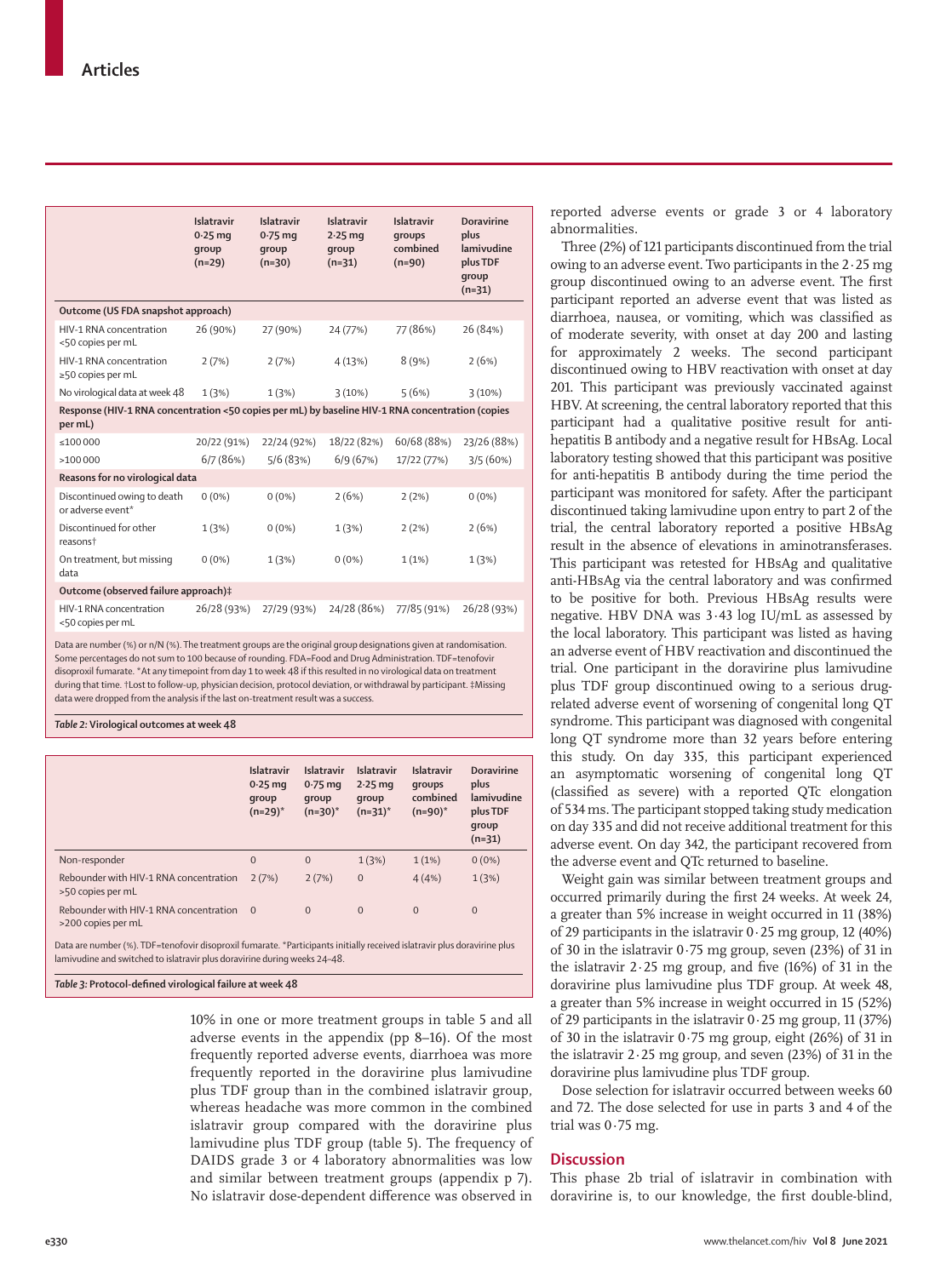randomised, clinical trial to show that an islatravir-based antiviral regimen has high clinical efficacy. Almost all participants who initiated antiviral therapy on islatravir and doravirine in combination with lamivudine achieved HIV-1 RNA concentrations lower than 50 copies per mL within the first 24 weeks of treatment, which was similar to that observed with doravirine plus lamivudine plus TDF. Up to week 48, a similar proportion of participants across all treatment groups maintained viral suppression. Although the 2·25 mg group had a numerically lower proportion of participants with HIV-1 RNA concentrations lower than 50 copies per mL at week 48 (77%), this was not statistically significantly different from the other islatravir groups. One explanation for this lower percentage is the disproportionate number of discontinuations (three of which were owing to loss to followup) in this group compared with the other groups. When the OF approach was applied to account for missing data, the proportion of participants with HIV-1 RNA concentrations lower than 50 copies per mL at week 48 was 86%, which is numerically closer to the rates in the other islatravir groups. Since this is a small study, a few discontinuations have a large effect on the efficacy outcome under the US FDA snapshot approach. Furthermore, the efficacy of the two-drug regimen of doravirine in combination with islatravir was comparable with doravirine plus lamivudine plus TDF, with a similar number of participants maintaining viral suppression with HIV-1 RNA concentrations lower than 50 copies per mL for 24 weeks after removal of lamivudine regardless of islatravir dose. Efficacy was consistent across the examined baseline and demographic subgroups.

We defined PDVF conservatively using an HIV-1 RNA concentration of at least 50 copies per mL as the threshold for failure. This conservative threshold was recommended by the protocol development team at Merck when designing the trial since both islatravir and doravirine were classified as investigational compounds with limited clinical data at that time (August, 2017). Rates of PDVF were low throughout the first 48 weeks of the trial; only six participants discontinued owing to PDVF, five of whom were randomly assigned to one of the three islatravir groups and one to the doravirine plus lamivudine plus TDF group. HIV-1 RNA concentrations at the viral confirmation visit were below 80 copies per mL for all participants with PDVF, which is below the clinically significant concentration of 200 copies per mL, and were most likely viral blips. Furthermore, four of the six participants with PDVF had an additional HIV-1 RNA concentration of less than 50 copies per mL before switching to a new regimen in the follow-up period. Based on these results, in future clinical trials evaluating doravirine plus islatravir we will use 200 copies per mL as the threshold for PDVF and so participants with low-level viraemia will not be required to discontinue study therapy and further efficacy outcomes will be able to be assessed for these participants.

|                                      | <b>Islatravir</b><br>$0.25$ mg<br>qroup<br>$(n=29)^*$ | <b>Islatravir</b><br>$0.75$ mg<br>group<br>$(n=30)^*$ | <b>Islatravir</b><br>$2.25$ mg<br>group<br>$(n=31)^*$ | <b>Islatravir</b><br>qroups<br>combined<br>$(n=90)^*$ | Doravirine plus<br>lamivudine<br>plus TDF group<br>$(n=31)$ |
|--------------------------------------|-------------------------------------------------------|-------------------------------------------------------|-------------------------------------------------------|-------------------------------------------------------|-------------------------------------------------------------|
| $\geq$ 1 adverse event               | 21(72%)                                               | 26 (87%)                                              | 19 (61%)                                              | 66 (73%)                                              | 24 (77%)                                                    |
| Drug-related adverse events          | 0                                                     | 3(10%)                                                | 4(13%)                                                | 7(8%)                                                 | 6(19%)                                                      |
| Serious adverse events               | 1(3%)                                                 | 2(7%)                                                 | $\mathbf{0}$                                          | 3(3%)                                                 | 2(6%)                                                       |
| Discontinued owing to adverse events | $\Omega$                                              | $\Omega$                                              | 2(6%)                                                 | 2(2%)                                                 | 1(3%)                                                       |

Data are number of participants (%). TDF=tenofovir disoproxil fumarate. \*Participants initially received islatravir plus doravirine plus lamivudine and switched to islatravir plus doravirine during weeks 24–48.

*Table 4:* **Adverse event summary (weeks 0–48)**

|                                                                                                                          | <b>Islatravir</b><br>$0.25$ mg<br>group<br>$(n=29)^*$ | <b>Islatravir</b><br>$0.75$ mg<br>qroup<br>$(n=30)^*$ | <b>Islatravir</b><br>$2.25$ mg<br>qroup<br>$(n=31)^*$ | <b>Islatravir</b><br>qroups<br>combined<br>$(n=90)^*$ | Doravirine plus<br>lamivudine plus<br><b>TDF</b> group<br>$(n=31)$ |  |
|--------------------------------------------------------------------------------------------------------------------------|-------------------------------------------------------|-------------------------------------------------------|-------------------------------------------------------|-------------------------------------------------------|--------------------------------------------------------------------|--|
| Diarrhoea                                                                                                                | $\overline{0}$                                        | 4(13%)                                                | 2(6%)                                                 | 6(7%)                                                 | 5(16%)                                                             |  |
| Nausea                                                                                                                   | 1(3%)                                                 | 4(13%)                                                | 3(10%)                                                | 8(9%)                                                 | 3(10%)                                                             |  |
| <b>Bronchitis</b>                                                                                                        | 2(7%)                                                 | 4(13%)                                                | $\mathbf{0}$                                          | 6(7%)                                                 | 4(13%)                                                             |  |
| Nasopharyngitis                                                                                                          | 1(3%)                                                 | 4(13%)                                                | 1(3%)                                                 | 6(7%)                                                 | 3(10%)                                                             |  |
| <b>Sinusitis</b>                                                                                                         | 3(10%)                                                | $\mathbf{0}$                                          | $\overline{0}$                                        | 3(3%)                                                 | 1(3%)                                                              |  |
| Syphilis                                                                                                                 | 2(7%)                                                 | 3(10%)                                                | 2(6%)                                                 | 7(8%)                                                 | 4(13%)                                                             |  |
| Vitamin D deficiency                                                                                                     | $\mathbf{0}$                                          | 4(13%)                                                | 2(6%)                                                 | 6(7%)                                                 | 1(3%)                                                              |  |
| Arthralgia                                                                                                               | 1(3%)                                                 | 2(7%)                                                 | 4(13%)                                                | 7(8%)                                                 | 1(3%)                                                              |  |
| Pain in extremity                                                                                                        | 3(10%)                                                | $\mathbf{0}$                                          | $\overline{0}$                                        | 3(3%)                                                 | $\mathbf{0}$                                                       |  |
| Headache                                                                                                                 | 4(14%)                                                | 2(7%)                                                 | 4(13%)                                                | 10 (11%)                                              | 2(6%)                                                              |  |
| Data are number of participants (%). TDF=tenofovir disoproxil fumarate. *Participants initially received islatravir plus |                                                       |                                                       |                                                       |                                                       |                                                                    |  |

doravirine plus lamivudine and switched to islatravir plus doravirine during weeks 24–48.

*Table 5:* **Most common adverse events with incidence greater than 10% in at least one treatment group (weeks 0–48)**

Overall safety and tolerability profiles to week 48 were similar for both the islatravir-based regimens and the doravirine plus lamivudine plus TDF regimen. Islatravir in combination with doravirine was generally well tolerated by trial participants throughout the trial. Few drug-related adverse events were reported, and only two of the 90 participants receiving islatravir discontinued owing to an adverse event. A higher rate of drugrelated adverse events was reported for doravirine plus lamivudine plus TDF participants than for any of the doses of islatravir. No islatravir dose-dependent difference in frequency of adverse events or grade 3 or 4 laboratory abnormalities were observed. The most commonly reported adverse event for participants taking islatravir was headache, whereas the most commonly reported adverse event for doravirine plus lamivudine plus TDF was diarrhoea. The primary difference in the regimens up to week 24 was the inclusion of TDF or islatravir and thus the differences observed in the type of adverse events and the higher rate of drug-related adverse events for doravirine plus lamivudine plus TDF participants could be attributed to the safety profile of TDF. Gastrointestinal adverse events have previously been reported frequently for regimens containing TDF.19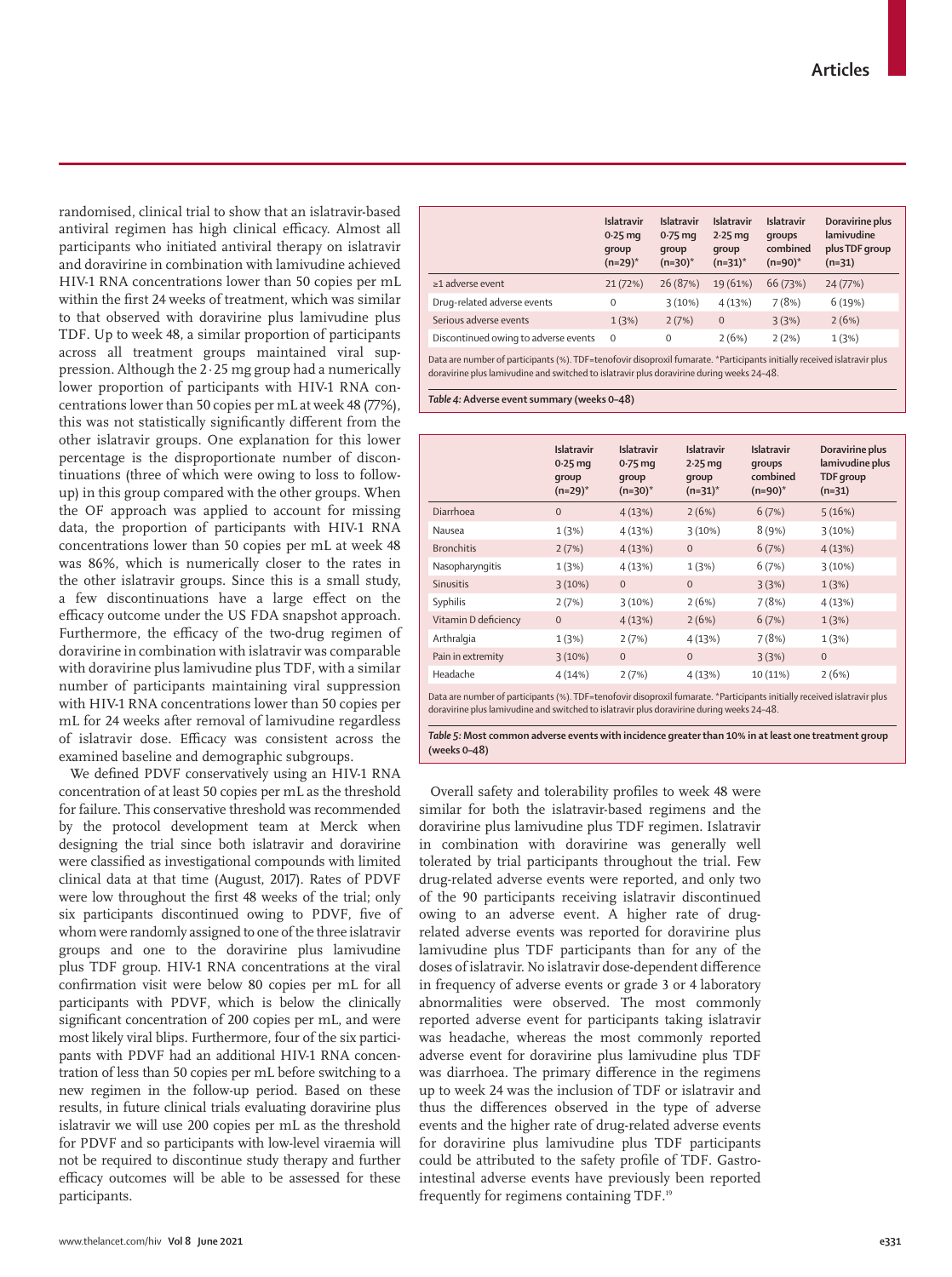This study has several limitations and caveats. The trial evaluated the initial virological response for treatment-naive adults with a regimen that consisted of islatravir and doravirine in combination with lamivudine, a regimen that is not in clinical development. The planned phase 3 trials will evaluate the safety and efficacy of the selected dose  $(0.75 \text{ mg})$  of islatravir in combination with doravirine. At the time the trial was designed (August, 2017), both islatravir and doravirine were classified as investigational compounds because doravirine had not yet been approved, and no two-drug antiretroviral regimen was approved for the initiation of treatment of HIV-1 infection. Therefore, initiation of all therapies with a two-drug regimen was mandated by regulatory agencies (US FDA and European Medicines Agency), with lamivudine added as a third drug to islatravir and doravirine, followed by simplification to a two-drug regimen of islatravir and doravirine once viral suppression was achieved after week 20. An ongoing clinical trial (NCT04233879) is assessing the efficacy of islatravir and doravirine as a two-drug regimen in treatment-naive adults with HIV-1. Since this was a phase 2b trial, the number of participants was small, and the participants enrolled in the trial do not fully represent the worldwide population of people living with HIV. Most participants were young, male, and white. Although efficacy was consistent across the examined demographic subgroups, numbers for these groups were small and results will need to be confirmed in larger phase 3 studies. One strength of this trial is the inclusion of participants with high baseline HIV-1 RNA concentrations. Other trials<sup>20</sup> excluded participants with HIV-1 RNA concentrations greater than 500 000 copies per mL, which limits the ability to assess efficacy in this population. In this trial, 22% of participants had HIV-1 RNA concentrations greater than 100 000 copies per mL and 6% had HIV-1 RNA concentrations greater than 500 000 copies per mL, and our data suggest that virological efficacy was consistent for participants with high baseline HIV-1 RNA. Additional clinical studies are needed to confirm efficacy for these participants. Furthermore, a high percentage of participants with HIV-1 RNA concentrations greater than 500 000 copies per mL were in the 0·25 mg islatravir group (14%) compared with  $3\%$  each for the 0.75 mg and  $2.25$  mg islatravir groups, and despite having a larger percentage of participants with high HIV-1 RNA concentrations, efficacy was comparable with the other groups. Participants with baseline CD4 T-cell counts below 200 cells per µL were excluded from the trial and thus we do not have data on the immunological outcomes for participants with impaired immune systems. Additionally, participants with HIV-1 with any documented resistance mutations to any antiretroviral drug were excluded from the study; thus, no data are provided on clinical efficacy for islatravir regimens in people with trans-

mitted resistance. Furthermore, all participants who

For **EngageZone** see [http://engagezone.msd.com/ds\\_](http://engagezone.msd.com/ds_documentation.php) [documentation.php](http://engagezone.msd.com/ds_documentation.php) discontinued the study had HIV-1 RNA concentrations below the threshold for resistance testing and so were not analysed for resistance mutations, thus we could not establish whether treatment-emergent drug resistance occurred. Finally, one patient had reactivation of HBV infection upon discontinuation of lamivudine, underlining the need to monitor HBV reactivation with the islatravir plus doravirine combination.

Overall, this phase 2b trial showed that islatravir regimens have high antiviral efficacy and a favourable safety profile and suggests that doravirine in combination with islatravir has the potential to be a potent twodrug regimen. These results support the initiation of a broad phase 3 development programme with a diverse patient population. The 0·75 mg dose of islatravir has been selected as the dose for phase 3 studies. The phase 3 development programme will include trials for treatmentnaive participants (NCT04233879), participants switching regimens (NCT04223778 and NCT04223791), and a trial for heavily treatment experienced participants who have multidrug resistance (NCT04233216).

#### **Contributors**

KE, MNR, CH, GJH, and PS conceived, designed, and planned the study. AAS, CB, CCA, ED, AG, KE, TC, CH, and GJH acquired data. SOK and AG assessed and verified the underlying data. J-MM, AAS, SOK, AG, TC, CH, GJH, and PS analysed data. J-MM, YY, CB, SOK, AG, KE, MNR, TC, CH, GJH, and PS interpreted results. AG, KE, TC, CH, and GJH drafted the manuscript. J-MM, YY, AAS, CB, CCA, ED, SOK, AG, MNR, TC, CH, GJH, and PS reviewed and revised the manuscript. All authors had full access to all the data in the study and had final responsibility for the decision to submit for publication.

#### **Declaration of interests**

J-MM has received grants from Gilead, Merck, ViiV, and Sanofi. ED has received personal fees from Gilead Science and Janssen Therapeutics, outside the submitted work. SOK, AG, KE, MNR, TC, CH, GJH, and PS are employees of Merck, Sharp, & Dohme Corp, a subsidiary of Merck & Co., Inc. YY, AAS, CB, and CCA declare no competing interests.

#### **Data sharing**

The data sharing policy, including restrictions, of Merck Sharp & Dohme Corp., a subsidiary of Merck & Co., Inc., is available at [EngageZone.](http://engagezone.msd.com/ds_documentation.php) Requests for access to the clinical study data can be submitted through the EngageZone site or via email to dataaccess@merck.com.

#### **Acknowledgments**

This study was funded by Merck, Sharp, & Dohme Corp, a subsidiary of Merck & Co., Inc. Medical writing support was provided by Dean Campbell and editorial assistance was provided by Carol Zecca from Merck & Co., Inc.

#### **References**

- 1 Markowitz M, Sarafianos SG. 4ʹ-ethynyl-2-fluoro-2ʹ-deoxyadenosine, MK-8591: a novel HIV-1 reverse transcriptase translocation inhibitor. *Curr Opin HIV AIDS* 2018; **13:** 294–99.
- 2 Grobler J, Huang O, Hazuda D, Lai M, Efficacy of MK-8591 against diverse HIV-1 subtypes and NRTI-resistant clinical isolates. *J Int AIDS Soc* 2018; **21** (suppl 8)**:** O343 (abstr).
- 3 Salie ZL, Kirby KA, Michailidis E, et al. Structural basis of HIV inhibition by translocation-defective RT inhibitor 4ʹ-ethynyl-2 fluoro-2ʹ-deoxyadenosine (EFdA). *Proc Natl Acad Sci USA* 2016; **113:** 9274–79.
- 4 Kawamoto A, Kodama E, Sarafianos SG, et al. 2ʹ-deoxy-4ʹ-C-ethynyl-2-halo-adenosines active against drug-resistant human immunodeficiency virus type 1 variants. *Int J Biochem Cell Biol* 2008; **40:** 2410–20.